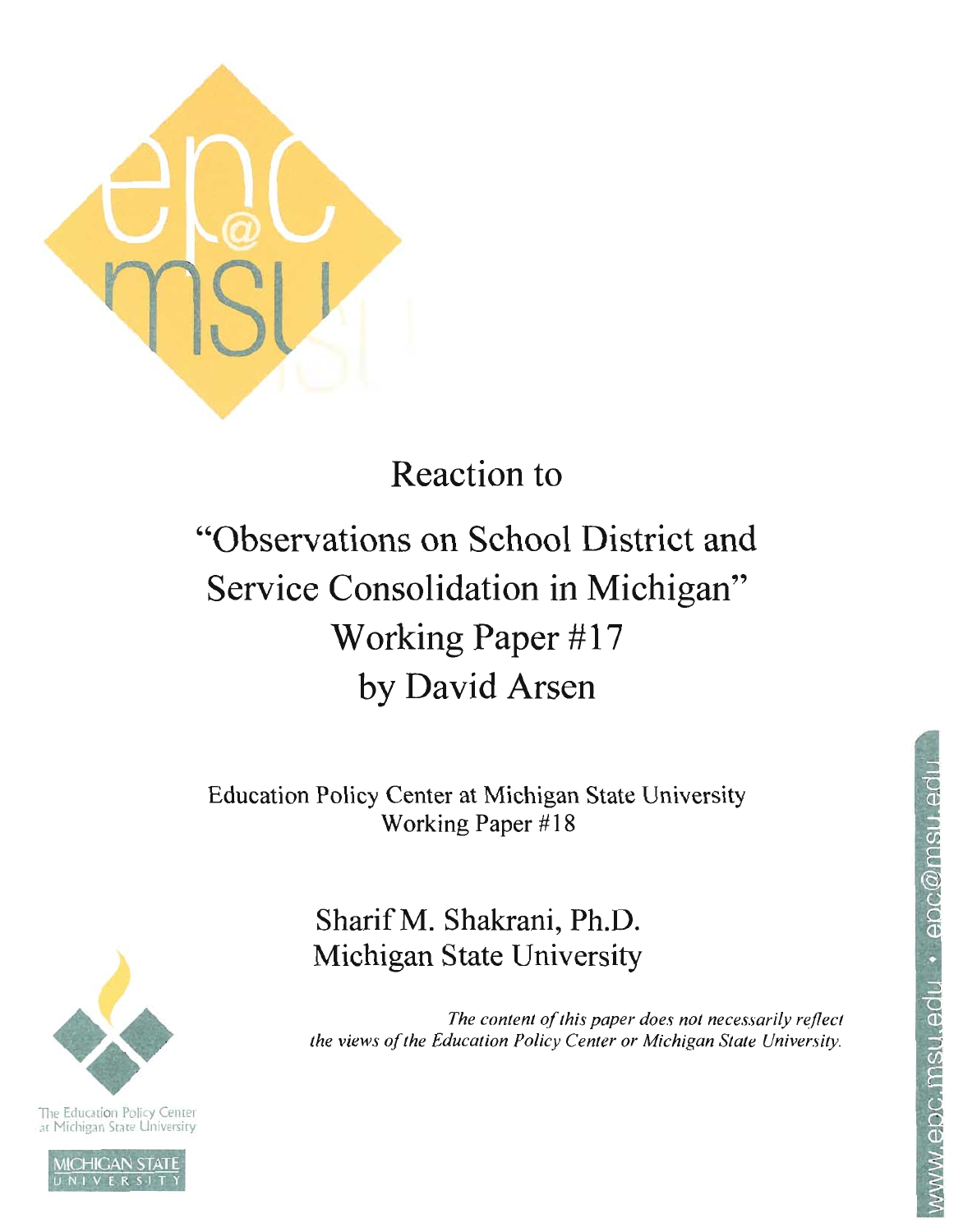### **Reaction to "Observations on School District and Service Consolidation in Michigan" Paper by David Arsen**

#### **By Sharif M. Shakrani January 22, 2011**

#### **School District Consolidation in the United States**

Many states across the country are considering school district consolidations as an approach to reorganizing the school systems into larger, more economically efficient, and educationally effective service providers. Most of these efforts are aimed at consolidating small school districts which are viewed as less economically efficient.

Legislative and state education commissions In Arkansas, Indiana, Maine, New Jersey, New York, Pennsylvania, and Vermont are working on legislative efforts to consolidate school districts with fewer than 1,500 students in order to reduce costs and improve the quality of educational services to students. Other states such as Wisconsin, Nebraska, Illinois and Kansas are also considering consolidation of as a means of cost reduction.

#### **School District Consolidation in Michigan**

Presently the State of Michigan has 550 public school districts. The 550 public school districts in the state are diverse and vary in size of student enrollment between 85,000 students in Detroit to very small districts such as Oneida Township School District #3 in Eaton County with 12 students and one teacher. Overall, the average enrollment in the 550 districts is 2,705 students; however the median enrollment is only 1,559. In all, 260 out of 550 districts (47%) have less than 1,500 students per district. In fact, there are only 35 districts (6% of the total) with student population of 8,000 or more. Given our difficult economic conditions across the state, it is logical to ask: Is it necessary for Michigan to support 550 separate school districts with each district having its own growing administrative costs related to increased costs of services, transportation, food and human resources? Would the reduction in the number of school districts, especially small school districts, lead to improving the effectiveness and efficiency for the educational system in the state? Only four states (California, Illinois, New York and Texas) have more school districts than Michigan. However, all four states have significantly larger K-12 student population than Michigan. Research findings indicate that many of the highest achieving states are organized into fewer school districts and are able to provide quality educational services in a cost efficient manner. It would behoove Michigan policymakers to consider a pilot program to encourage small school district restructuring program that could result in the consolidation of all non K-12 district and districts with fewer than 1,500 students. If fully implemented, such restructuring would reduce the number of school districts in the state from 550 to 290 in number, districts similar to the national average of 289 districts per state. Small school districts in rural and economically depressed areas are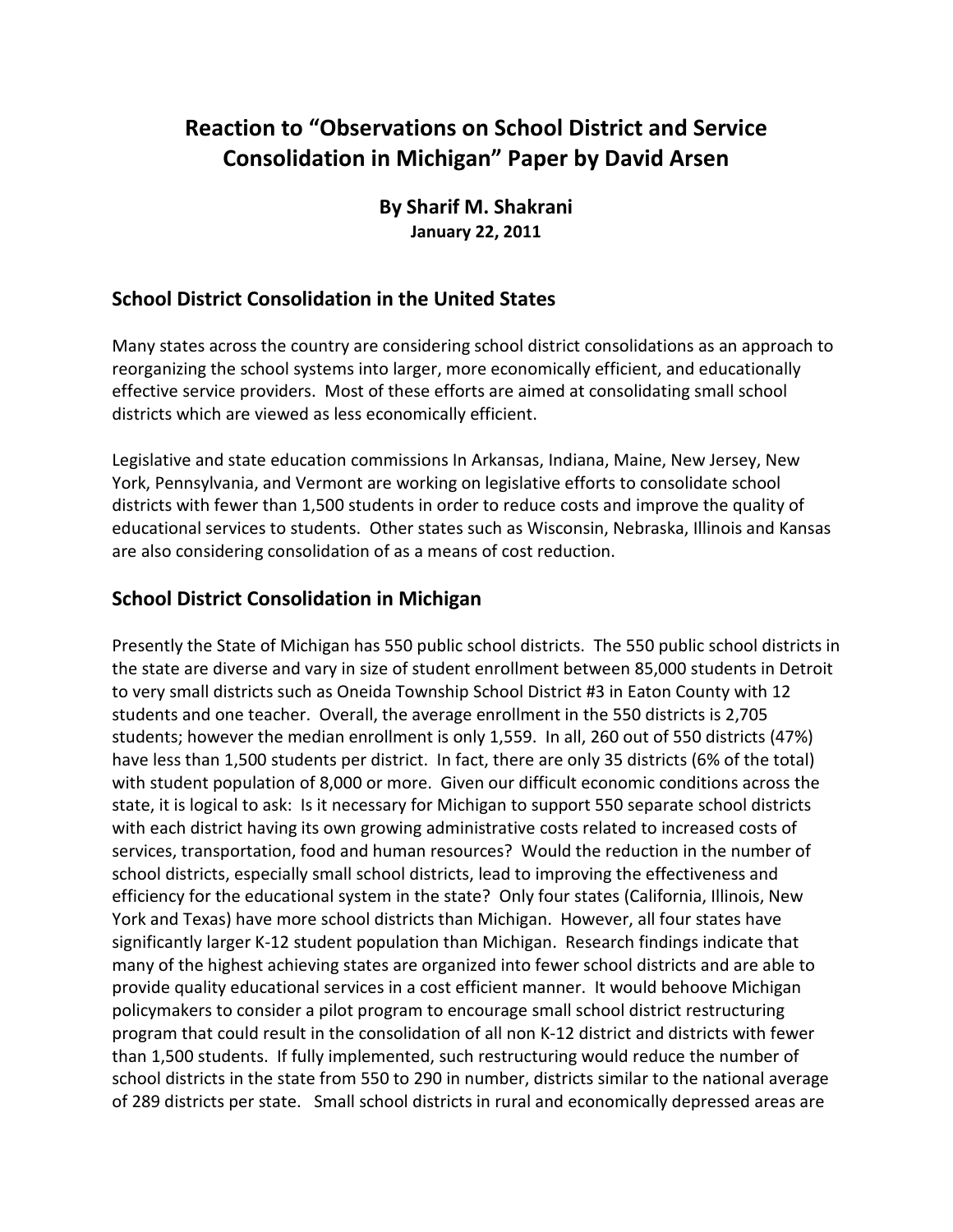not able to offer the needed preparation in mathematics, physics, chemistry, technology, and language skills necessary for success in postsecondary education and in the growth areas of engineering, health, technology and education.

#### **Reaction to Professor Arsens' Critique**

My "School District Consolidation Study in 10 Michigan Counties" study was published in August, 2010 by The Education Policy Center at Michigan State University. It was intended to measure the financial impact of consolidation of schools at the county level akin to other states like Virginia, Florida and Maryland. The study was recently critiqued by my colleague at Michigan State University, Dr. David Arsen in a paper entitled, "Observation on School District and Service Consolidation in Michigan" (January, 2011).

My study was commissioned by the Booth Newspapers of Michigan and concentrated on 10 counties served by the newspaper. These ten counties have 120 districts and serve approximately 407,000 students in their public schools. I estimated the saving from administrative consolidation at the county level to be about \$144 million for these ten counties. I also estimated the savings from coordination of services such as purchasing, transportation, maintenance rather than actual consolidation. This estimate was about \$60 million for the ten counties. When comparing these estimated savings to the total General Fund Expenditures for education in these ten counties, the savings are small, about 3.72% for administrative consolidation and 1.55% for coordination of services. When the same formulas were applied to the statewide data, the saving was estimated at \$612 million for county-wide consolidation and \$328 million for county level coordination of services. While these are large numbers, they in fact represent a small fraction of the total education cost. The consolidation of schools would produce about 3.6% savings, while coordination of services would result in 1.9% savings - hardly a huge percentage of the \$17 billion spent on public education annually in Michigan.

#### **Instructional Support Estimate**

I consider my estimates for instructional support savings to be conservative, because I chose to limit the savings to lower percentages than other studies propose. I did this for two reasons:

- 1. I assumed that there will be no reduction in the instructional and administrative staff (teachers, principals, and support staff) at the school building level. The saving are derived from instructional support such as purchases of educational materials, technology, and district wide support services in specialized areas such as special education, technical education, English Language Learner Programs and fine arts and physical education programs.
- 2. Consolidation at the county level can afford the constituent districts the opportunity to save on the purchase and maintenance of new technology to support instruction. On-line